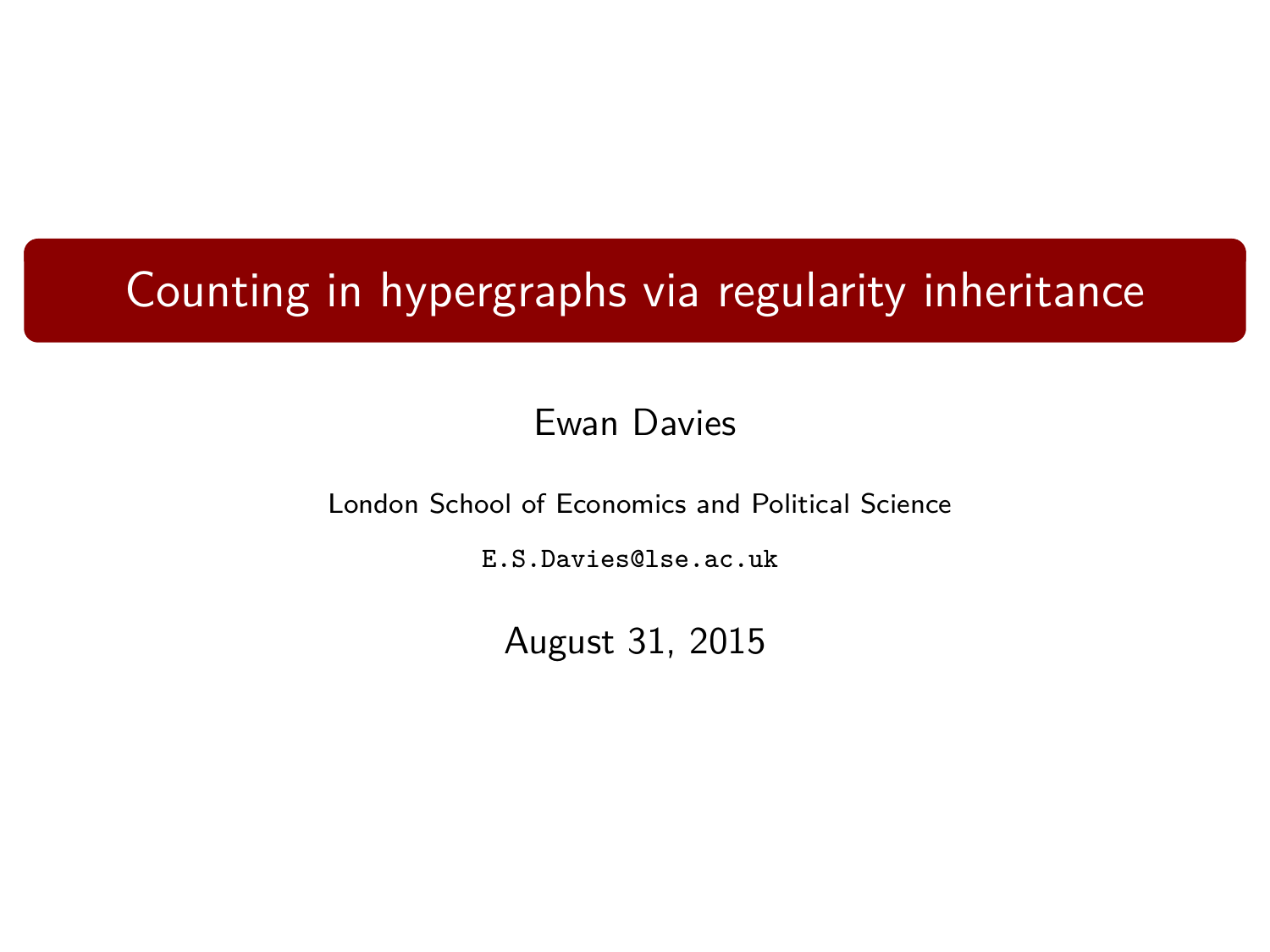- In dense graphs, we apply Szemerédi's regularity lemma to decompose a graph into (*ε,* d)-regular pairs.
- An accompanying counting lemma allows us to approximate the number of small subgraphs lying across interconnected regular pairs.
- We try this approach in 3-uniform hypergraphs, but need to overcome significant difficulties not present in the graph case.
- The proof of the counting lemma here differs from previous approaches, some simplicity is gained at the expense of using more powerful tools.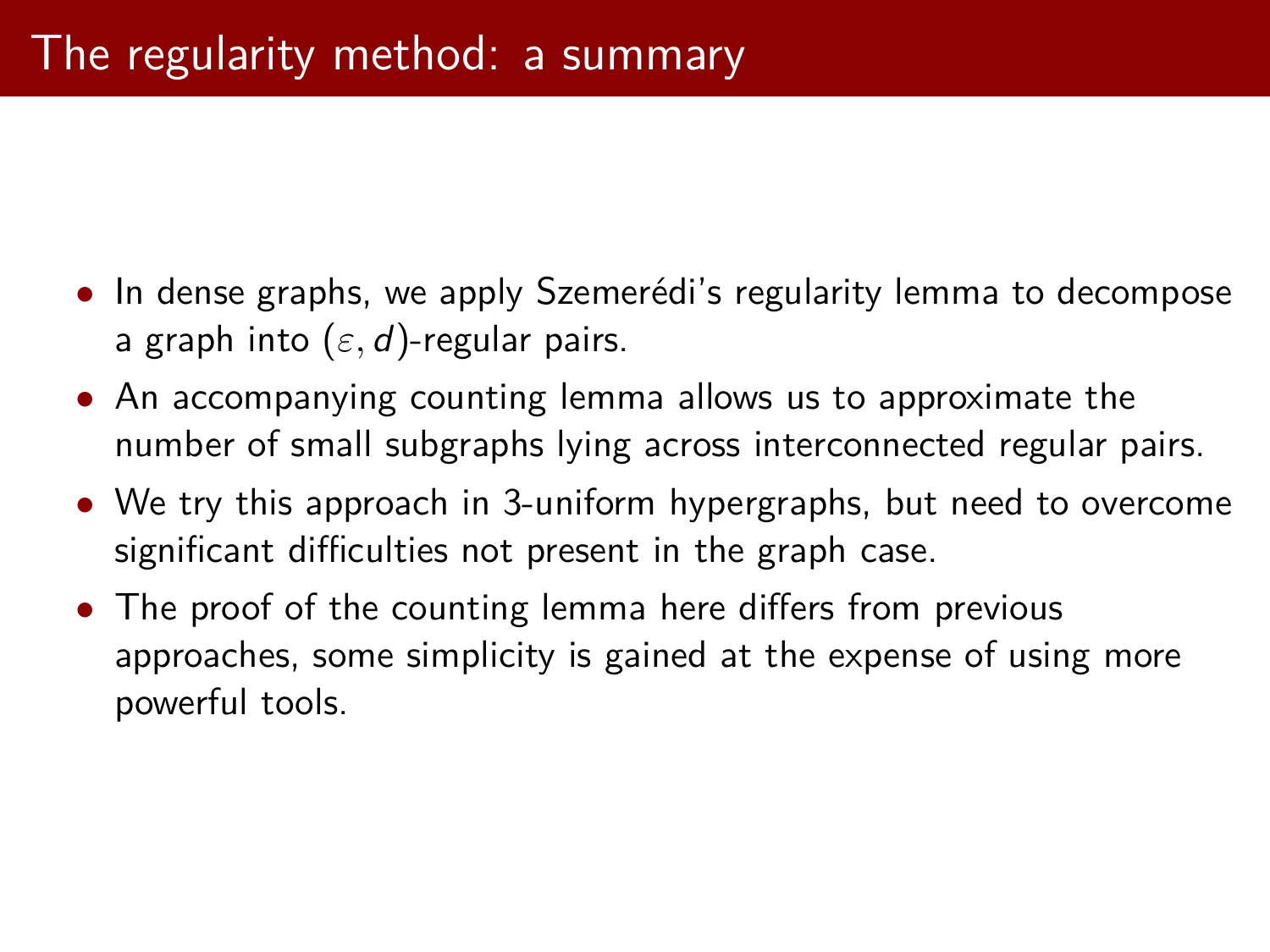### Definition (Regularity for graphs)

A bipartite graph G on vertex set  $V = V_1 \cup V_2$  is  $(\varepsilon, d)$ -regular if, for all functions  $u_i\colon V_i\to [0,1]$ ,  $i=1,2$  we have

$$
\bigg|\mathbf{E}\Big[\big(g(x_1,x_2)-d\big)u_1(x_1)u_2(x_2)\Big|x_i\in V_i\Big|\bigg|\leq \varepsilon.
$$

Though it may appear different, this is equivalent to the usual definition of regularity for dense graphs.

If we impose  $u_i:V_i\to\{0,1\}$  then the  $u_i$  functions indicate subsets of  $V_i.$ The relaxation to [0*,* 1]-valued functions makes no difference, by linearity the extrema occur when they are {0*,* 1}-valued.

### Fact (Slicing)

If G as above is  $(\varepsilon, d)$ -regular, then for  $i = 1, 2$  and any  $U_i \subset V_i$  of size at least  $\alpha |V_i|$  the induced subgraph  $G[U_1,U_2]$  is  $(\varepsilon/\alpha^2,d)$ -regular.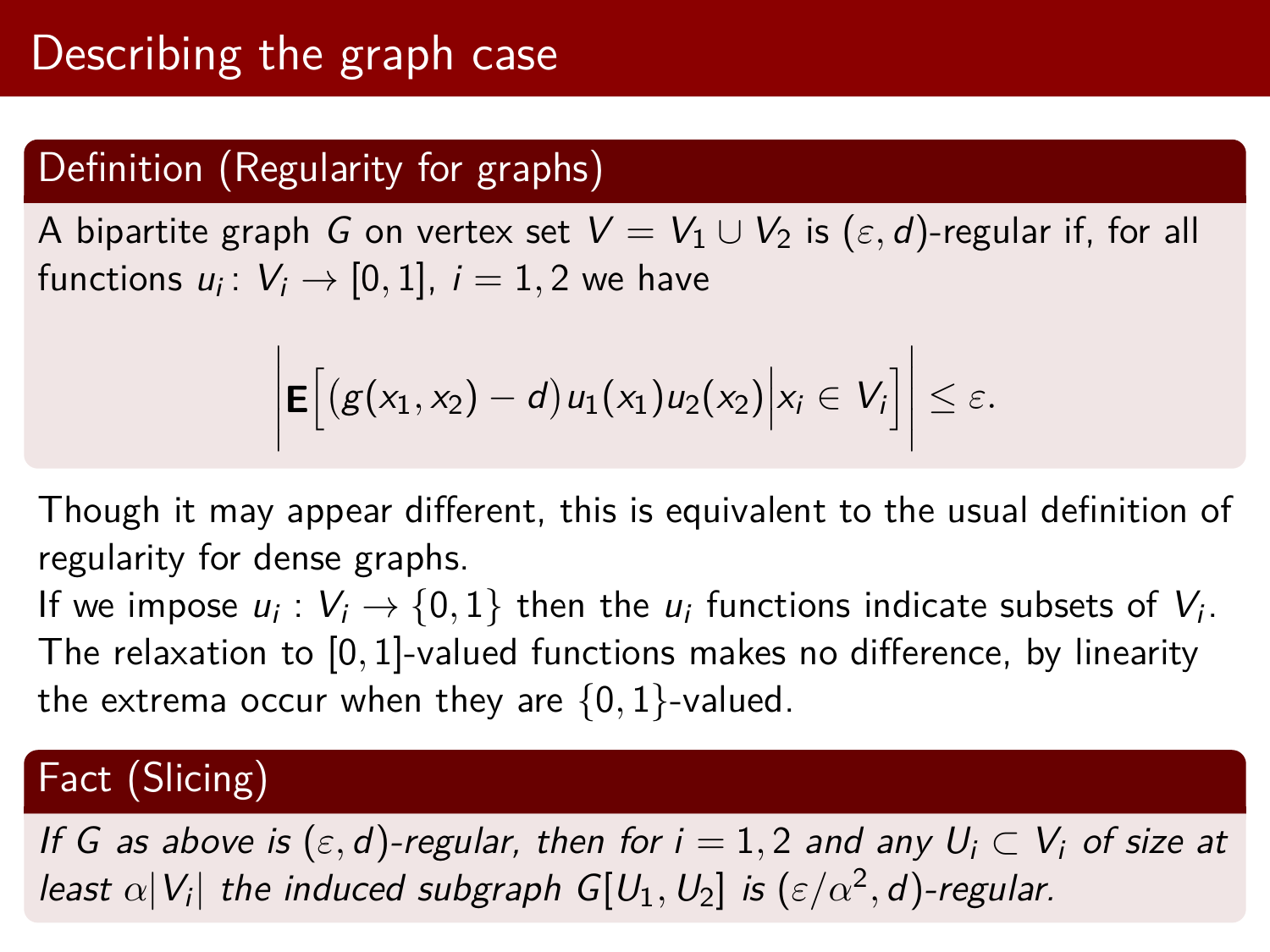### Example: counting triangles

A typical  $x_1 \in V_1$  of an  $(\varepsilon, d)$ -regular pair has approximately  $d|V_2|$ neighbours in  $V_2$ . If  $\varepsilon \ll d$  we can count copies of small graphs in collections of regular pairs, embedding vertex-by-vertex.



- By the slicing lemma, a typical  $x_1 \in V_1$  has a neighbourhood which is an  $(\varepsilon/d^2,d)$ -regular pair.
- This can be seen as a form of regularity interitance. The neighbourhood of  $x_1$  inherits regularity from the parent system.
- We can estimate the number of triangles containing  $x_1$  as regularity implies bounds on density.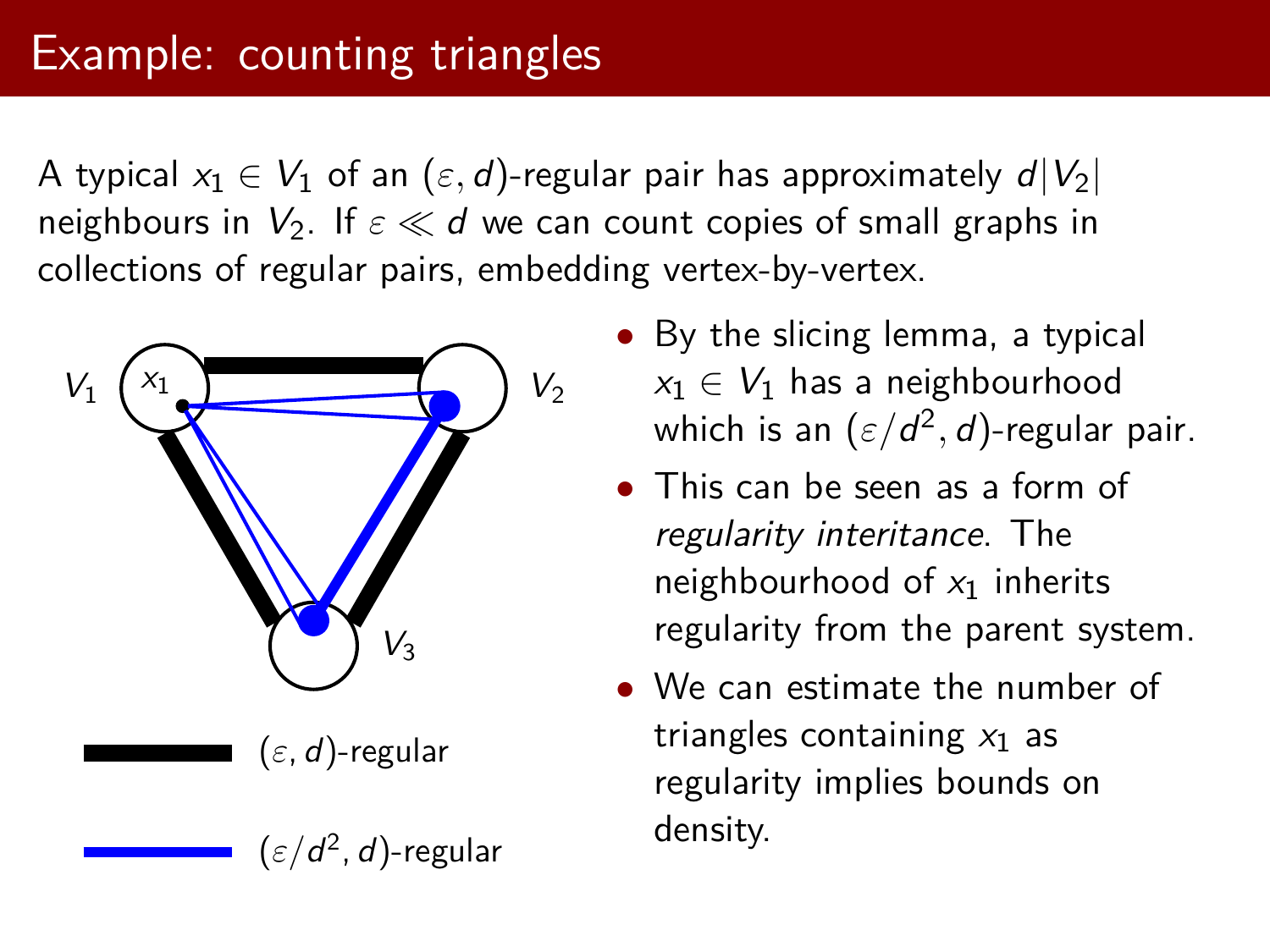## The 3-uniform case: relative quasirandomness

The 3-uniform hypergraph regularity of Frankl and Rödl (1992) decomposes a hypergraph into pieces with the following property.

#### Definition (Regularity for 3-uniform hypergraphs)

Let  $V = V_1 \cup V_2 \cup V_3$  be a partition of a vertex set, with each pair of parts  $(\varepsilon_2, d_2)$ -regular in a graph G. Let H be a 3-uniform hypergraph graph with indicator function  $h: V \rightarrow \{0,1\}$ , such that edges of H are triangles in G. We say H is  $(\varepsilon_3, d_3)$ -regular relative to G if, for all pairs  $f = 12, 13, 23$  and functions  $u_f\colon V_f\to [0,1]$  with  $u_f\leq g_f$  pointwise, we have

$$
\left|\mathbf{E}\Big[(h(x)-d_3)\prod_f u_f(x_f)\Big| x\in V_1\times V_2\times V_3\Big]\right|\leq \varepsilon_3 d_2^3.
$$

A key difficulty is that in general we may only hope to ensure the relation  $\varepsilon_2 \ll d_2 \ll \varepsilon_3 \ll d_3$  between parameters. This is weaker than the (*δ,*r)-regularity introduced later (Frankl–Rödl 2002) in which hyperedges of H must be approximately uniformly distributed over r-tuples of subgraphs of G for some  $r \gg 1/d_2$ .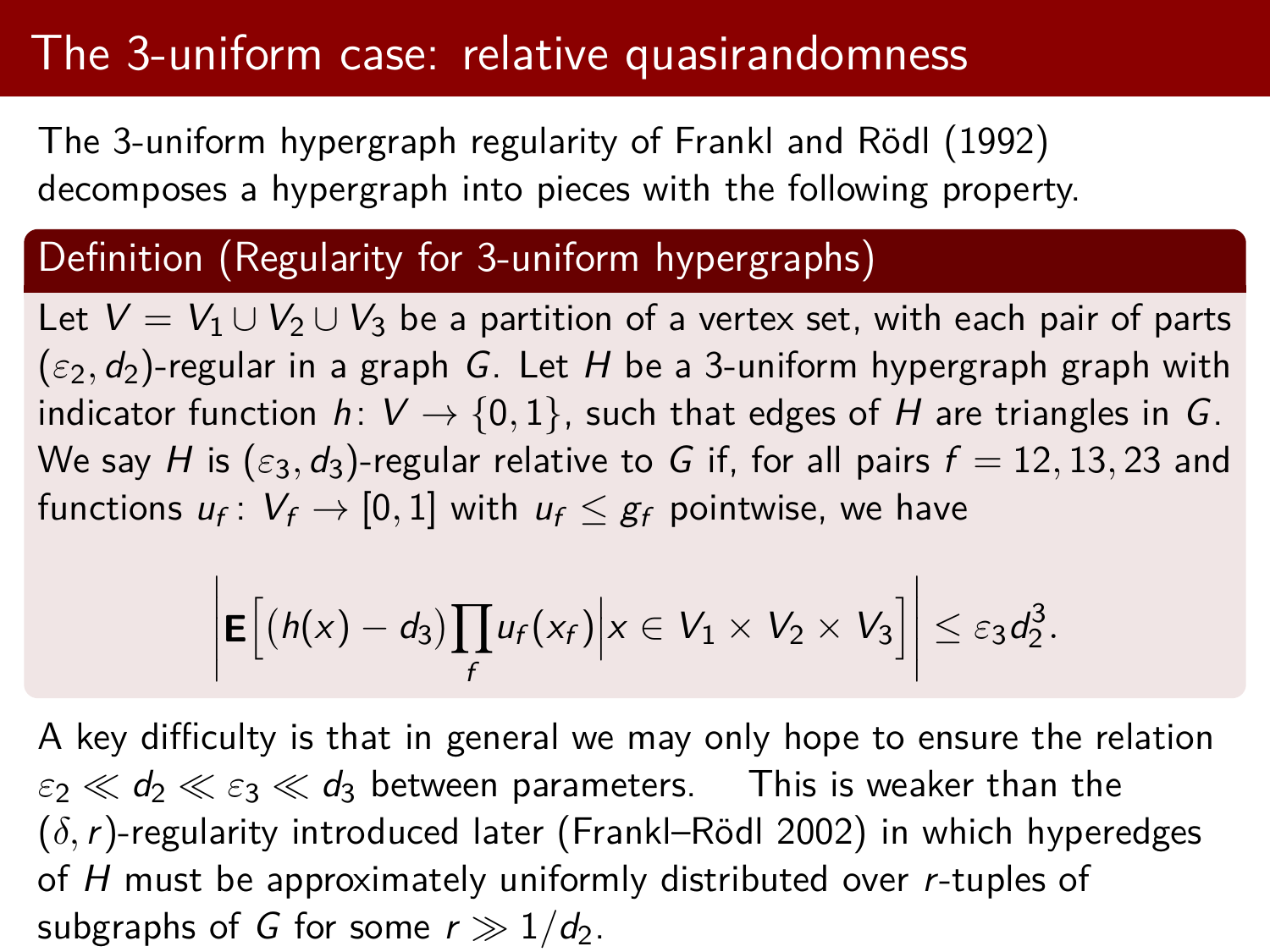# The small neighbourhood problem



term  $\varepsilon_3 d_2^3$  in the definition of regularity of H.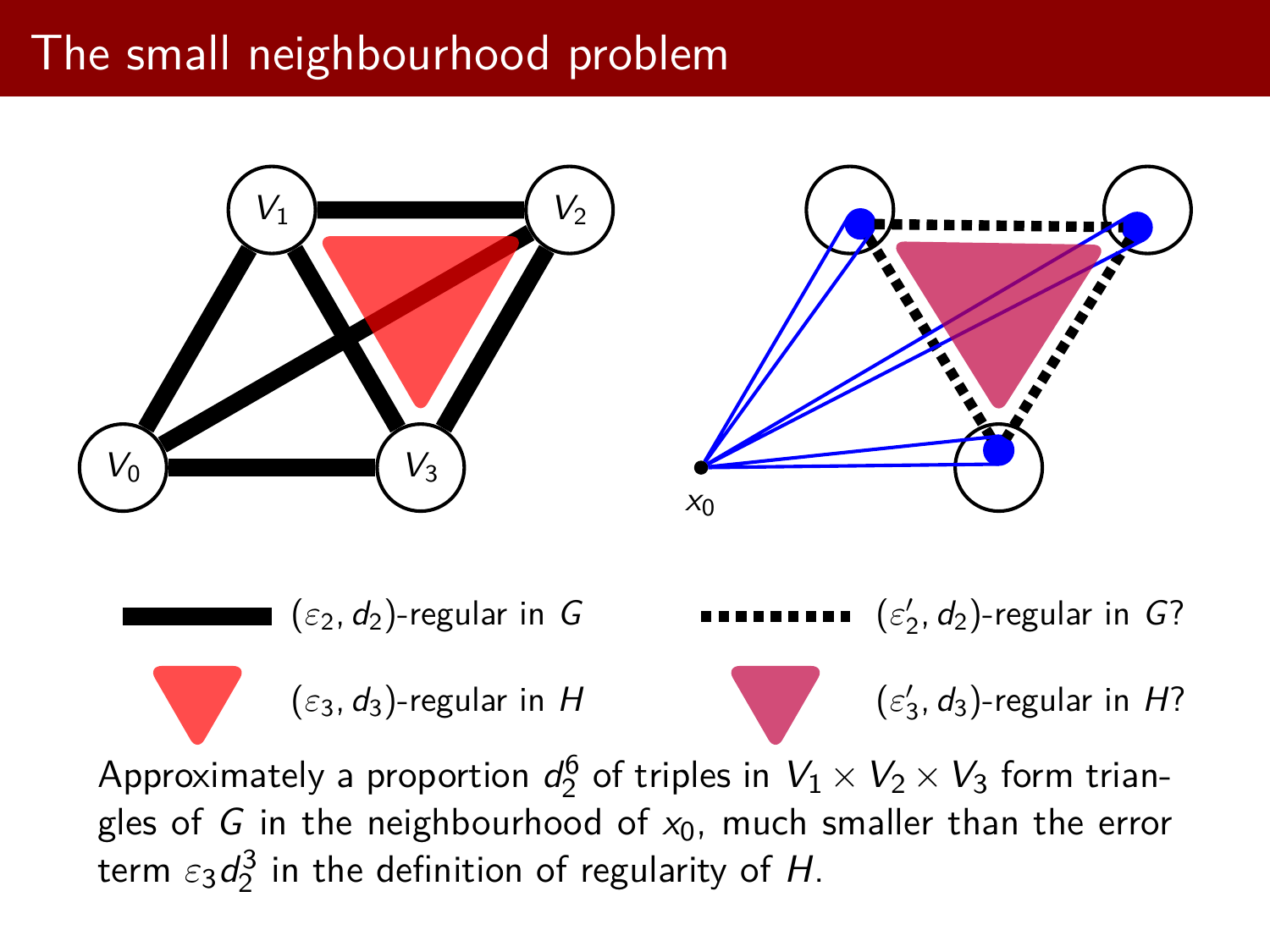- In order to copy the proof of the counting lemma for dense graphs, we need better understanding of the regularity of neighbourhoods.
- A similar problem occurs in regular graphs that are a dense subgraph of a sparse, very quasirandom graph.
- In this setting, Conlon, Fox and Zhao (2014) proved a form of regularity inheritance via a powerful counting result.
- The unifying concept is that when a regular (hyper)graph is a subgraph of a much more well-behaved quasirandom graph, we may prove regularity inheritance by counting copies of certain subgraphs.
- We apply this approach in 3-uniform hypergraphs.

Some notation: for a vertex x,  $G(x) = \{y : xy \in G\}$  is the set of vertices which are neighbours of  $x$  in a graph  $G$ .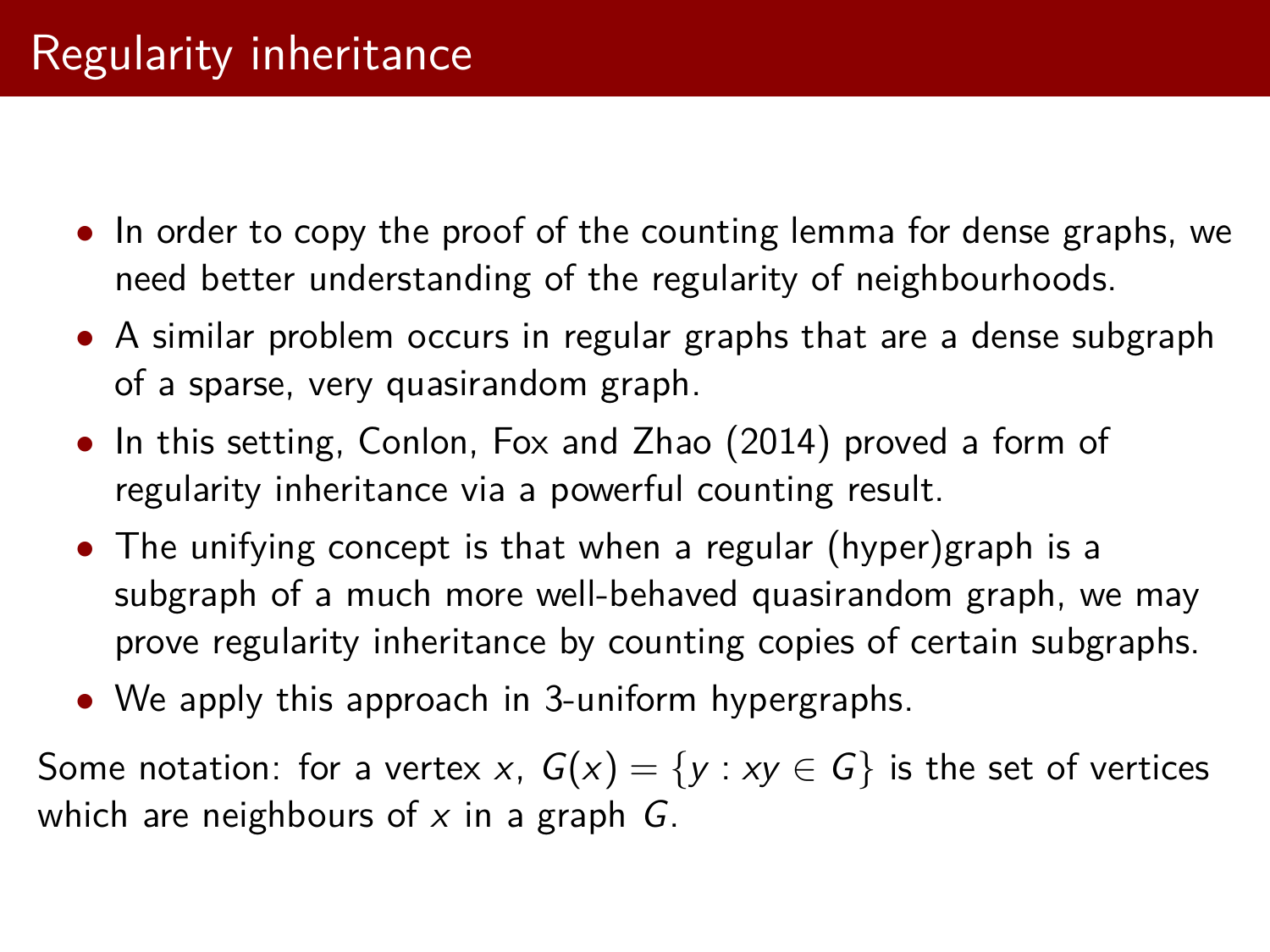# Inheritance in 3-uniform hypergraphs

### Lemma (D. 2015+)

Consider the graph G and hypergraph H in the adjacent image, and constants  $\varepsilon_2 \ll d_2 \ll \varepsilon_3 \ll \varepsilon_3' \ll d_3.$ 

For all but at most  $\varepsilon_3' |V_0|$  vertices  $x_0 \in V_0$ , the induced 3-graph  $H[G(x_0)]$  is  $(\varepsilon'_3, d_3)$ -regular with respect to  $G[G(x_0)]$ .



 $(\varepsilon_2, d_2)$ -regular in G

 $(\varepsilon_3, d_3)$ -regular in H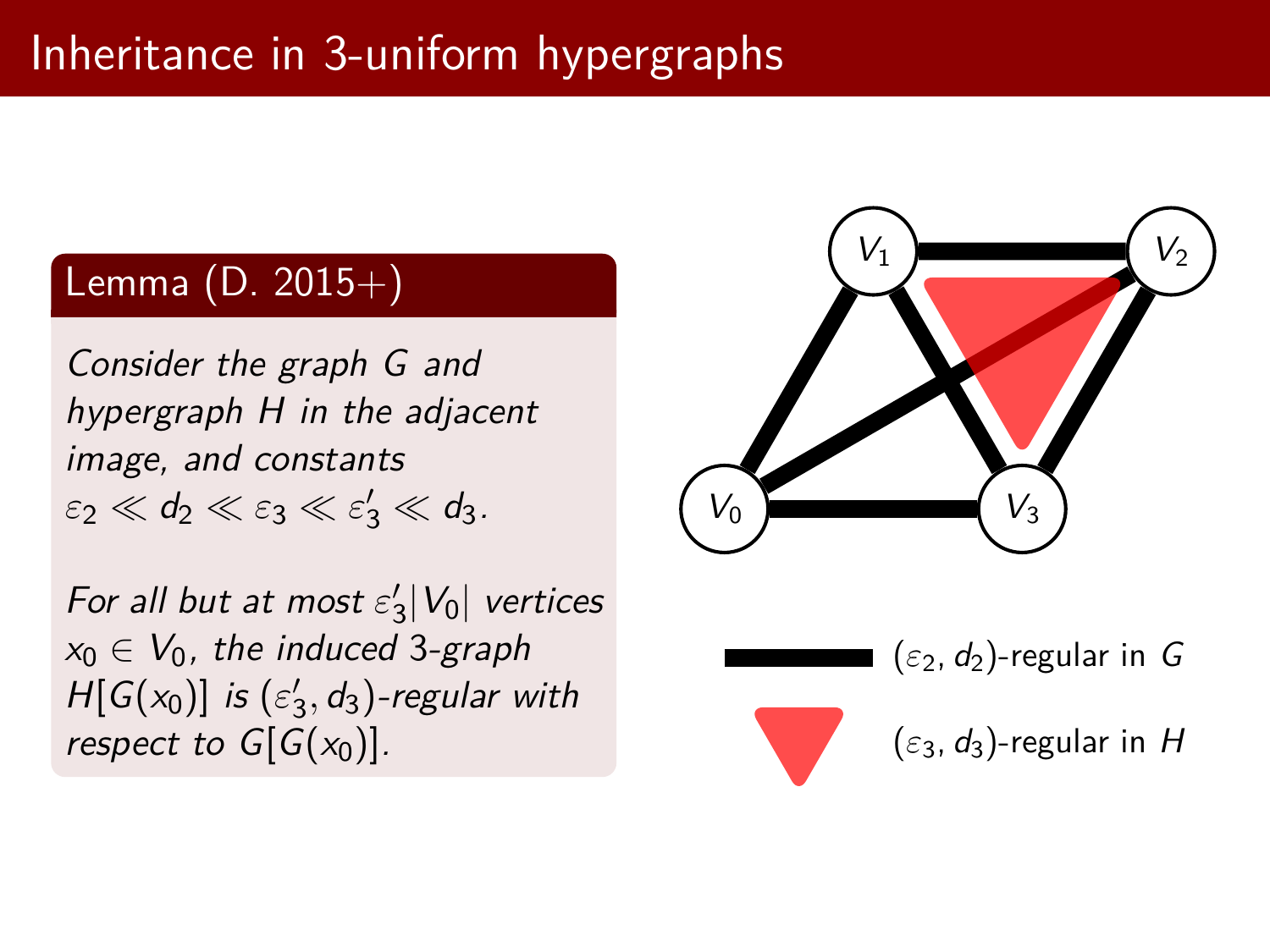To prove a 3-uniform hypergraph counting lemma in the spirit of the graph case we need one more lemma which is yet more technical to state.

In essence the lemma states that for a regular subgraph L of  $G[V_1, V_2]$ , edges of L support approximately the expected number of hyperedges of H.

This implies regularity inheritance for intersections of links in H when  $\ell$  is the link of a vertex.

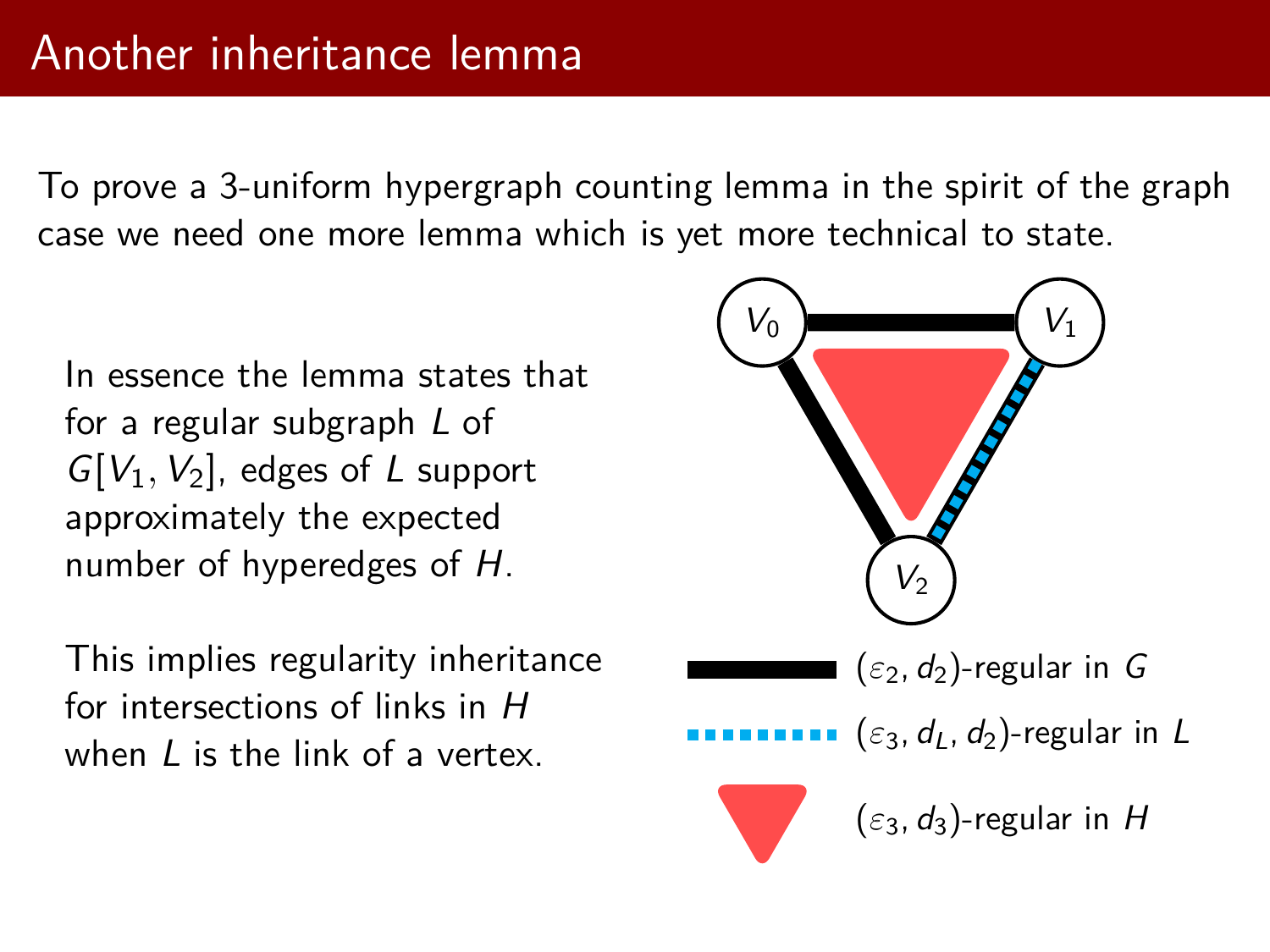The counting lemma we prove with these techniques is a strengthening of that of Frankl and Rödl (2002) as we do not need r-regularity.

#### Theorem  $(D. 2015+)$

Let J be a set and F be a 3-graph on J. Write *∂*F for the union of *∂*e over  $e \in F$ . Let  $\{V_i\}_{i \in J}$  be vertex sets each of size at least n. For constants  $\frac{1}{n} \ll \varepsilon_2 \ll d_2 \ll \varepsilon_3 \ll \varepsilon'_3 \ll d_3$ , the following holds. Let G be a graph with indicators  $\mathsf{g}_\mathsf{f} \colon V_\mathsf{f} \to \{0,1\}$  which are  $(\varepsilon_2,d_2)$ -regular for all f  $\in \partial F$ . Let H be a 3-graph with indicators h<sub>e</sub>:  $V_e \rightarrow \{0, 1\}$  which are  $(\varepsilon_3, d_3)$ -regular with respect to G for all  $e \in F$ . Then

$$
\mathbf{E}\Big[\prod_{e\in F}h_e(x_e)\Big| x\in V_J\Big]=d_3^{|F|}d_2^{|{\partial} F|}\pm \varepsilon_3'd_2^{|{\partial} F|}.
$$

We proceed vertex-by-vertex in exactly the same manner as for graphs. The details are somewhat technical to express.